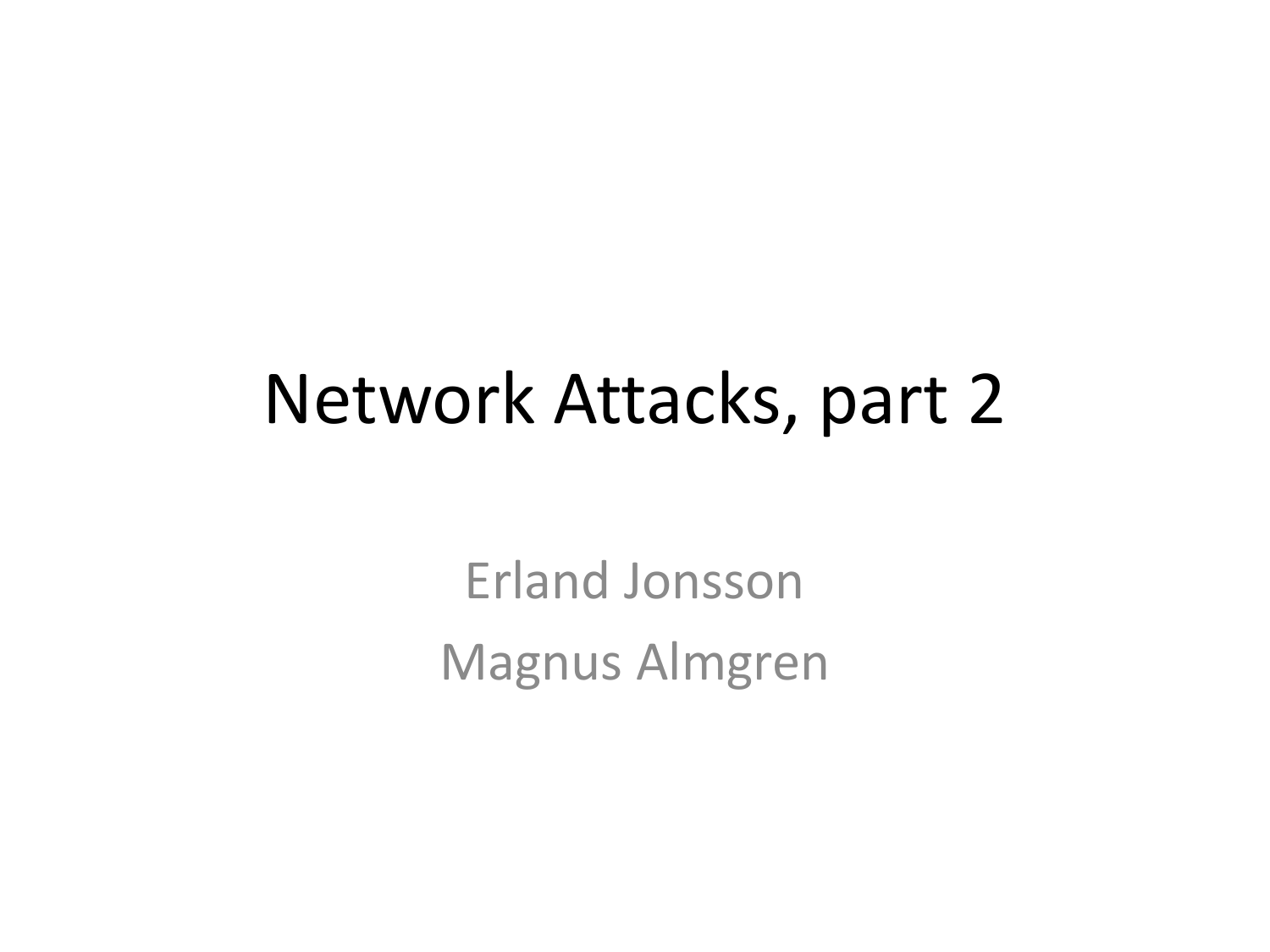## General Problems

- TCP/IP is connectionless
- No authentication (v.4)
- Routers only look at destination addresses
- Trusted hosts (in UNIX)
- Users are unsuspecting (social engineering works)
- Port Scanning:

is a general information-gathering activity. It is a way to find open ports in hosts that can be used for attacks. Variant: Stealth Scanning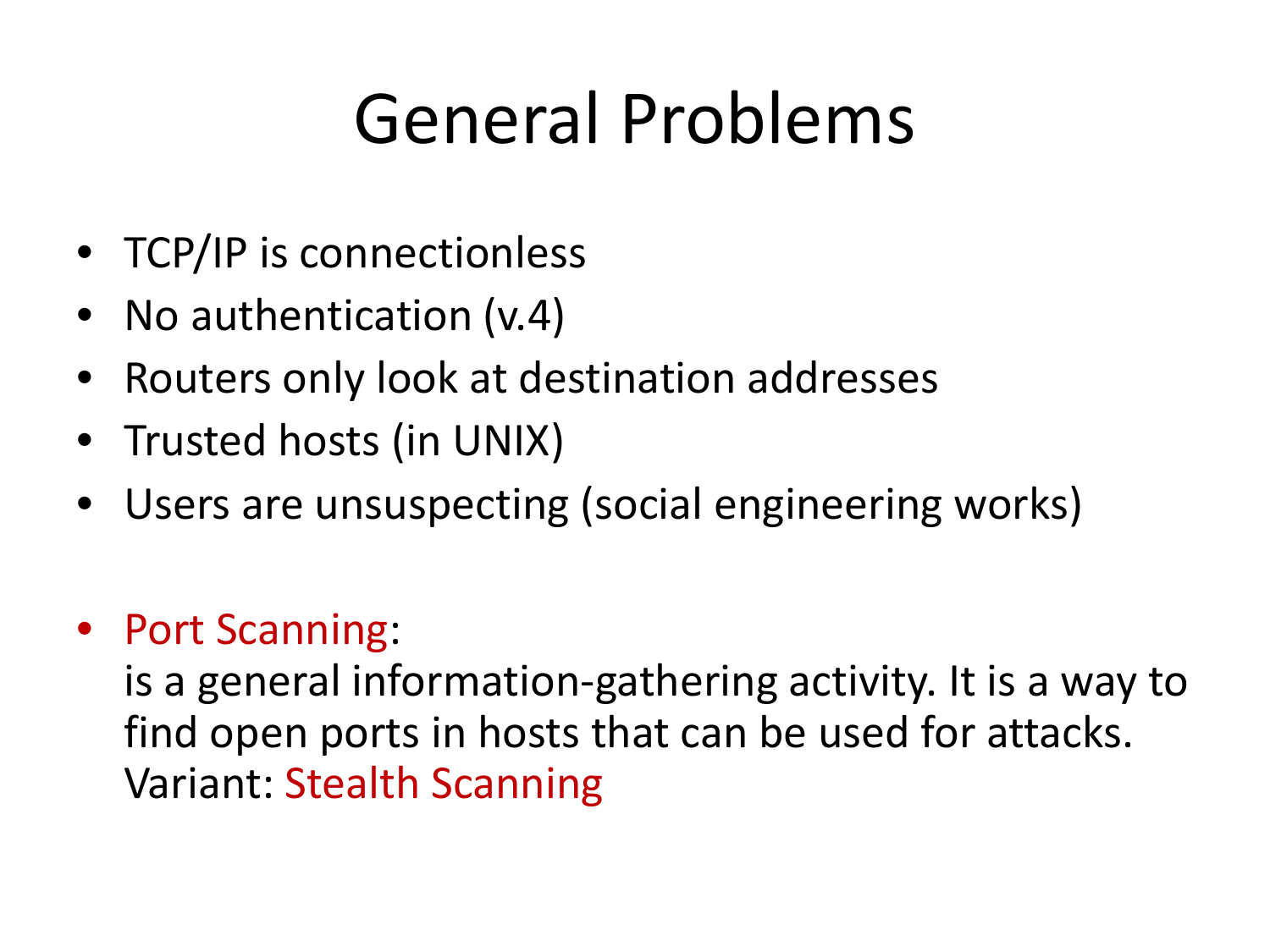## Some Observations

- Use of security-enhancing tools (SATAN, ISS, …)
	- Can be used for good or bad purposes
- Why study intrusion methods?
	- Discover and report intrusions
	- Apply patches
	- Implement effective protection mechanisms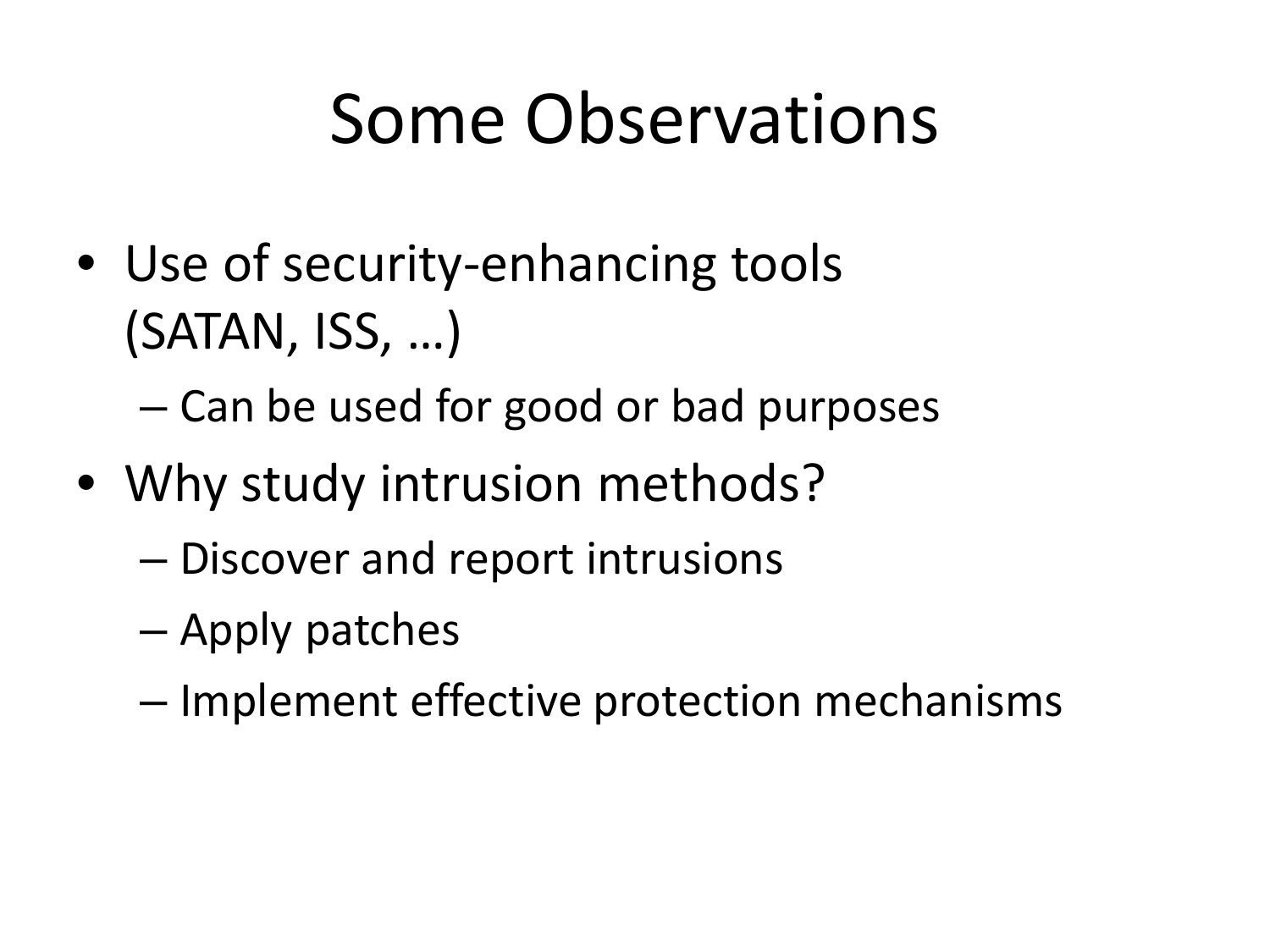# Spoofing

Spoofing means pretending to be the real owner of an address, which is incorrect. It may also mean falsely providing a service instead of the real service provider.

- There are several types of spoofing:
	- **IP address** spoofing
	- **ARP** (Address Resolution Protocol) spoofing
	- **Web** spoofing
	- **DNS** (Domain Name Service or System) spoofing

ARP is used in LANs to map the host's IP address to the physical (MAC) address. DNS translates alphabetic host addresses to IP addresses (is really a network).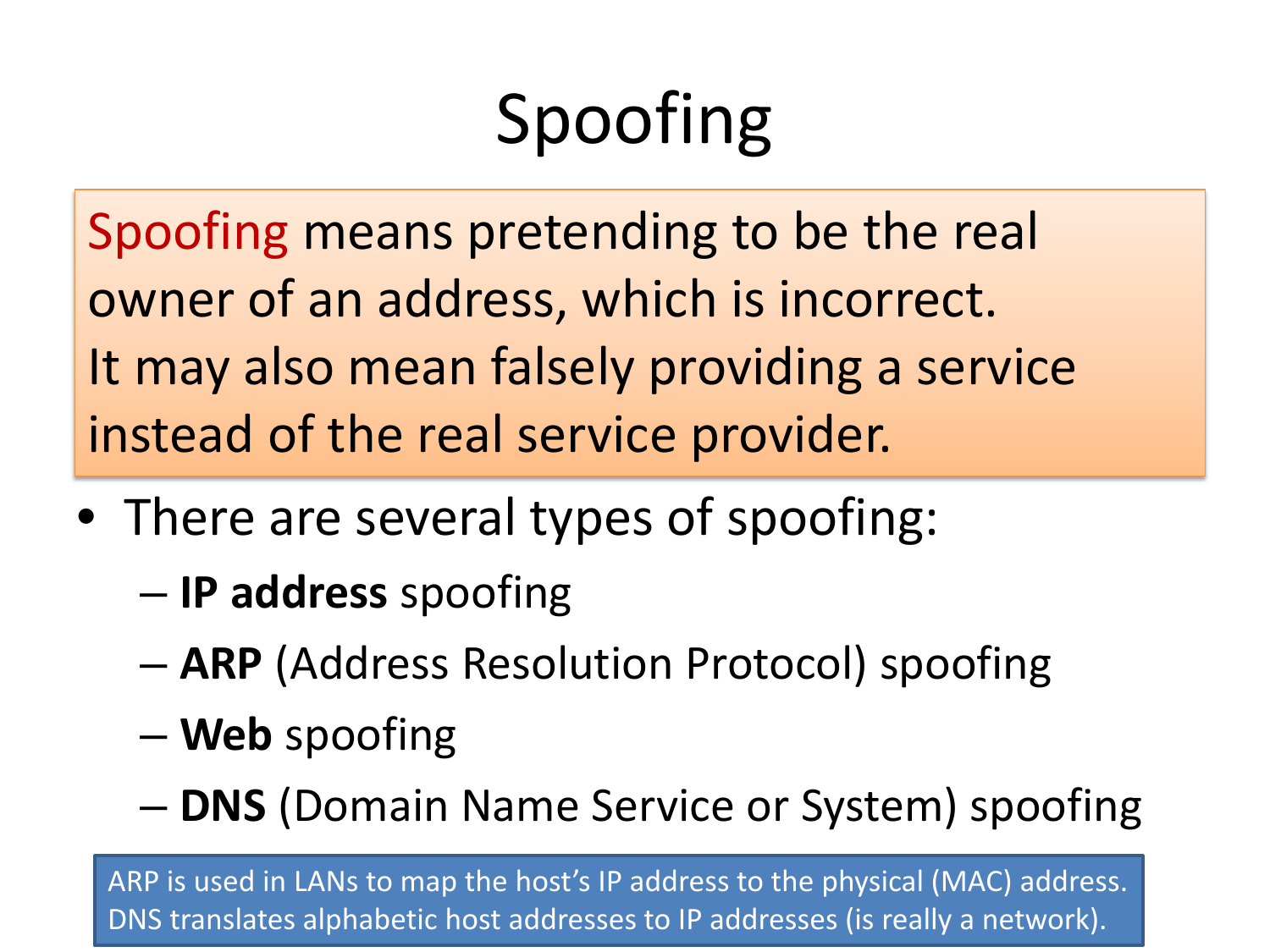# IP Spoofing

- **IP address spoofing** exploits the trust relationship between two hosts, the trusted host and the victim host:
	- Send an attack packet to the victim host with a **false source address** (i.e. that of the trusted host)
	- The **victim's replies** would still go to the trusted host. Thus, the attacker does not see them.
	- **Disable the trusted host** in some way (DOS attack?), so that it does not interfere with the communication.
	- Find out the **sequence numbers** somehow, otherwise the spoofed packets will not be accepted by the victim.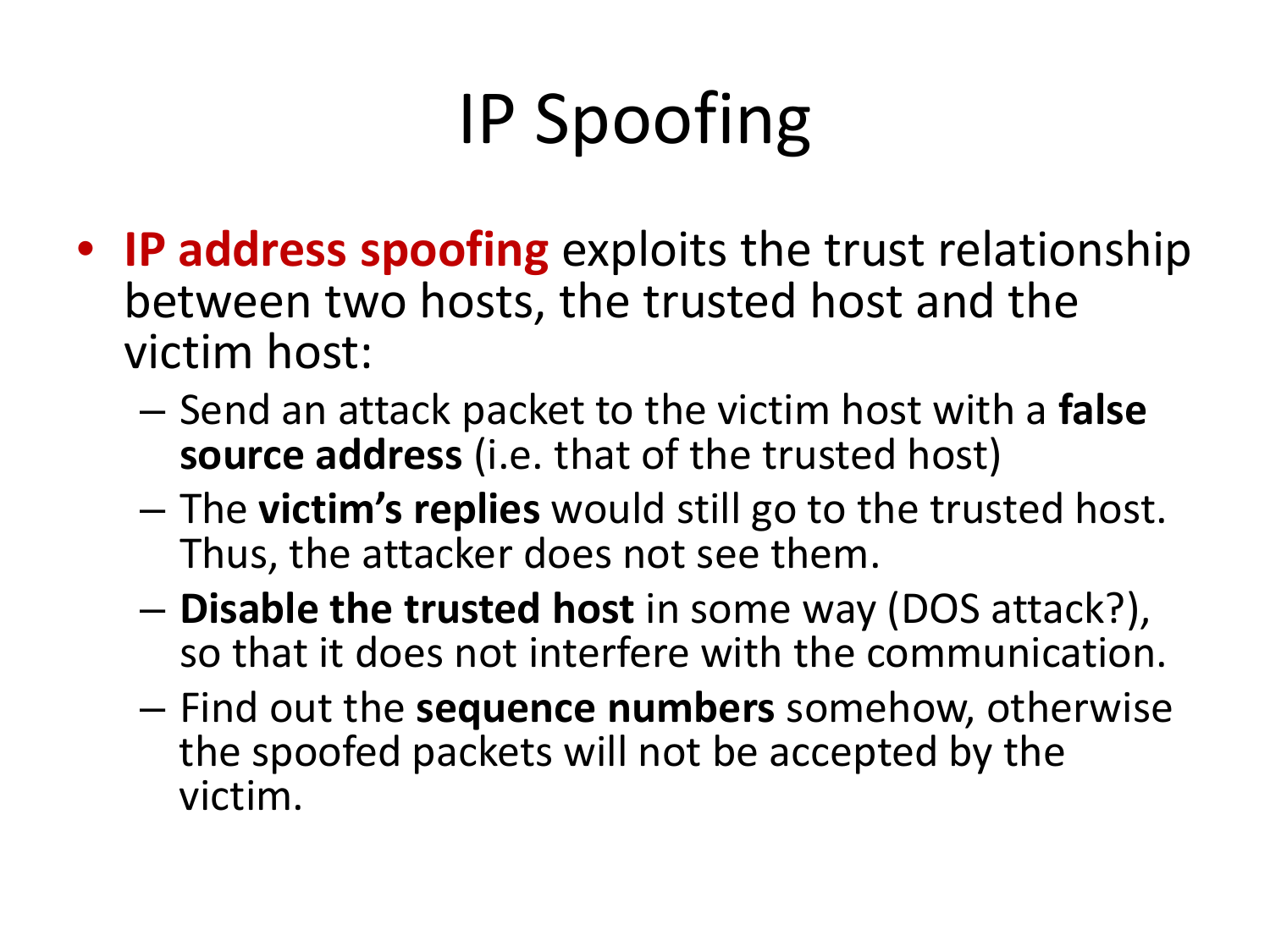# Web spoofing

- **Web spoofing** fools the victim to think that he is visiting a legitimate site, whereas he is really visiting the attacker's site.
	- Can be achieved by providing a false link by compromising a common web page.
	- Can also be achieved by providing a false web address, that may be confused with the real one. E.g. www.bank.com or www.bank.nu instead of www.bank.se
	- This may cause all communication to pass through the attacker's server.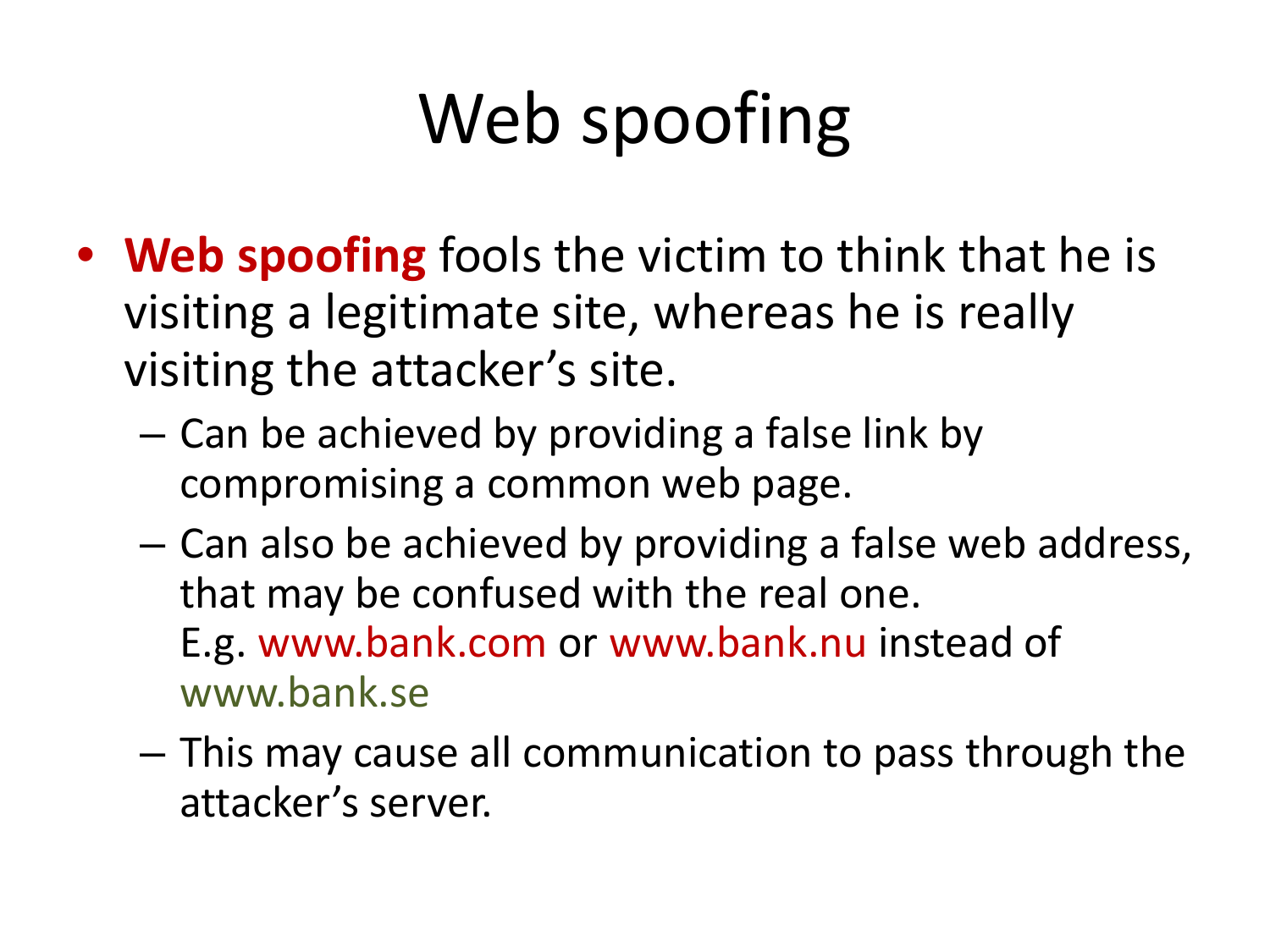# DNS Spoofing

- **DNS spoofing** means directing users to a false server. This can be accomplished in several ways:
	- By making a fake mapping between hostname and IP address at the victim's web server.
	- By IP spoofing, so that the IP address request goes to a false DNS server.
	- Attacking the real DNS server and changing entries in its cache memory (DNS Poisoning).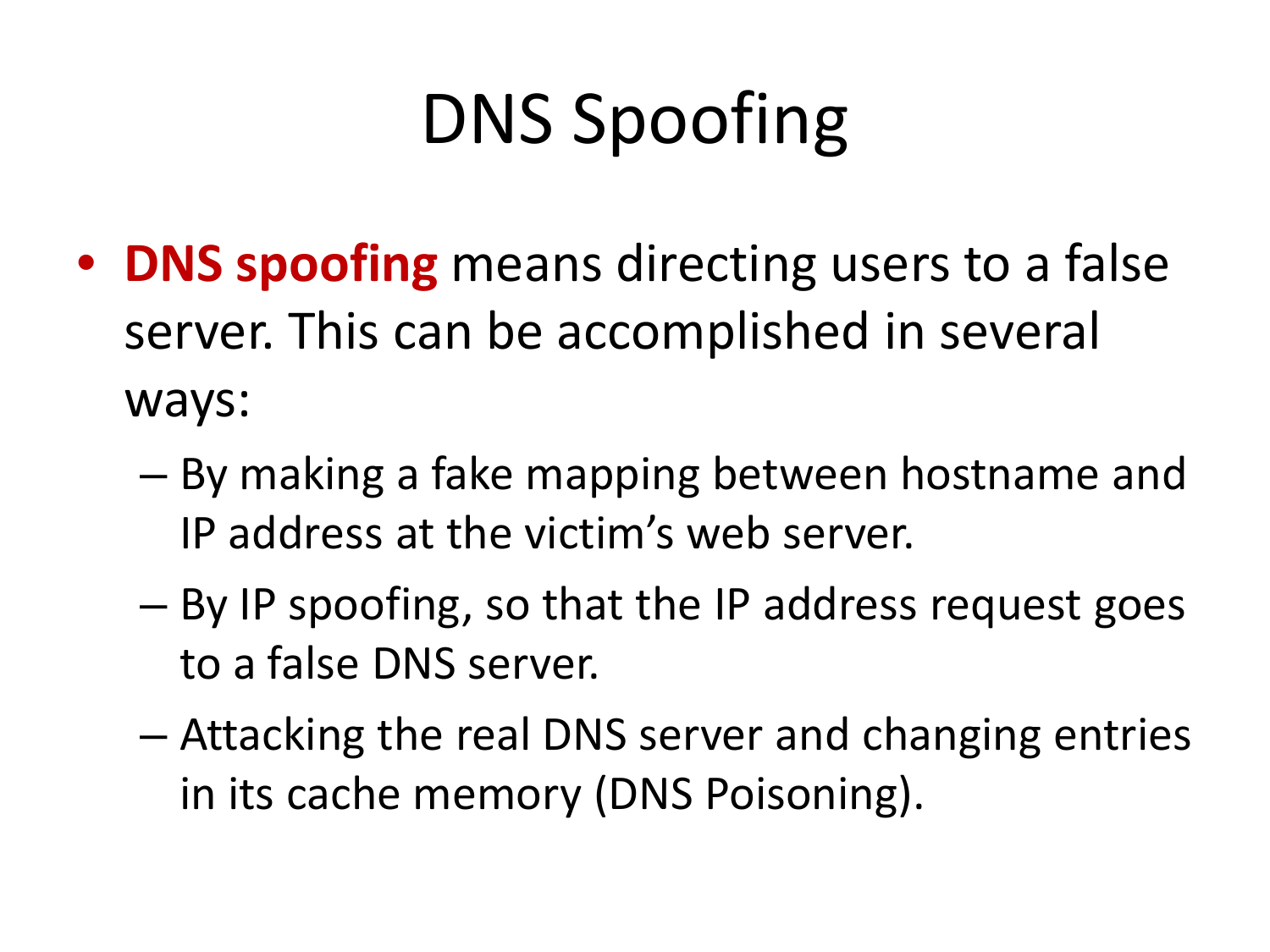# ARP Spoofing

- **ARP spoofing** (or poisoning) means sending faked ARP replies to a LAN.
	- The ARP request packet is broadcast to the network segment. Anyone can answer.
	- Giving a wrong answer will confuse network devices, e.g. routers.
	- This may result in that the communication will be directed to an incorrect host.
	- It may also result in that the correct host is unreachable, a DOS attack.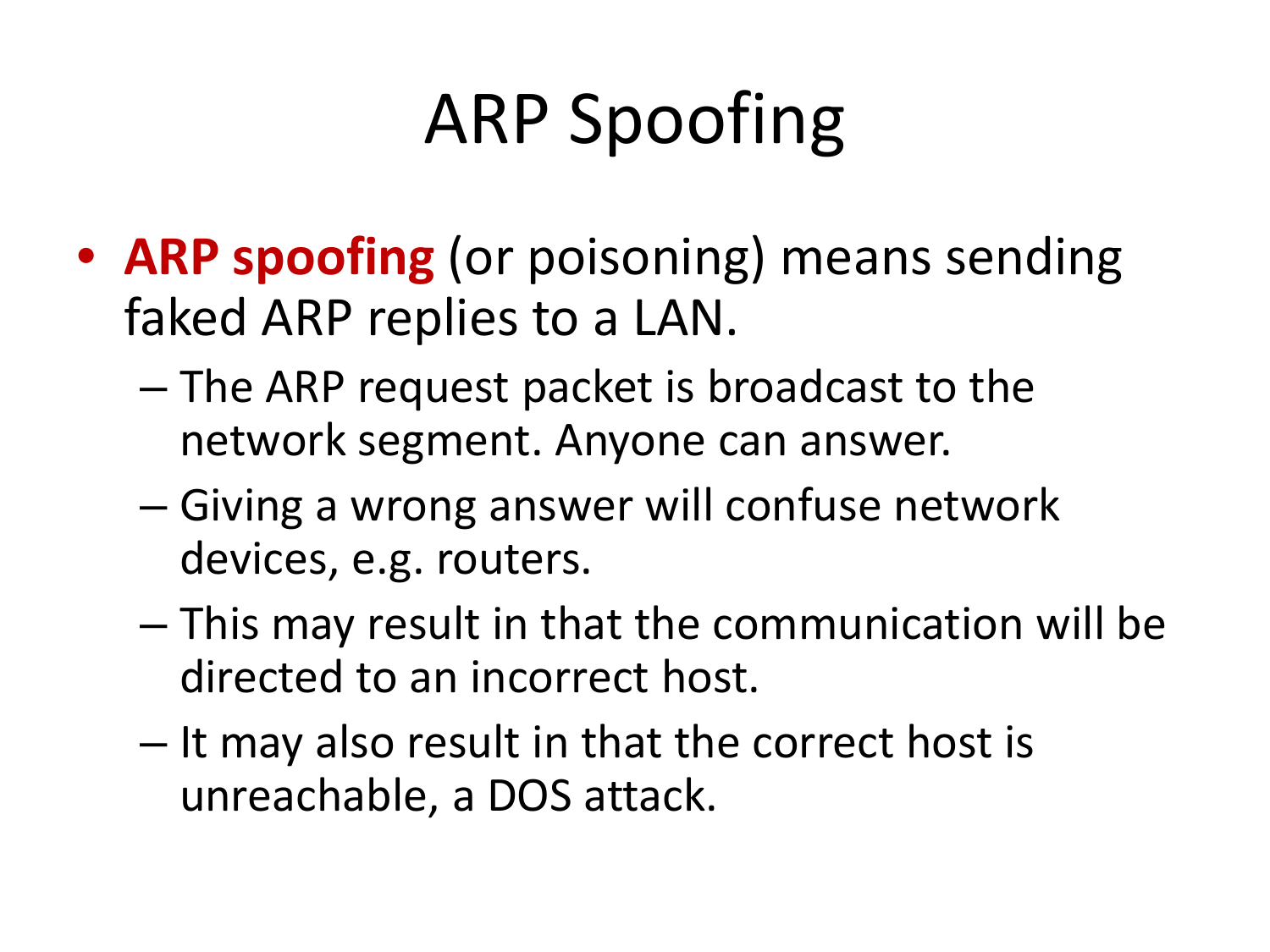## Man-in-the-middle attack

- A **man-in-the-middle attack** is an attack in which the attacker (logically) places himself *between* the two hosts that are communicating. Both hosts think that they are communicating with one another, but both of them are in fact communicating with the attacker's server.
- Can be accomplished in many ways:
	- Using web spoofing
	- By ARP poisoning (available tool: Hunt)
	- By ICMP redirection of packages
	- By DNS poisoning
- The attacker can also passively monitor the communication between the parties, e.g. to collect sensitive information (a passive attack).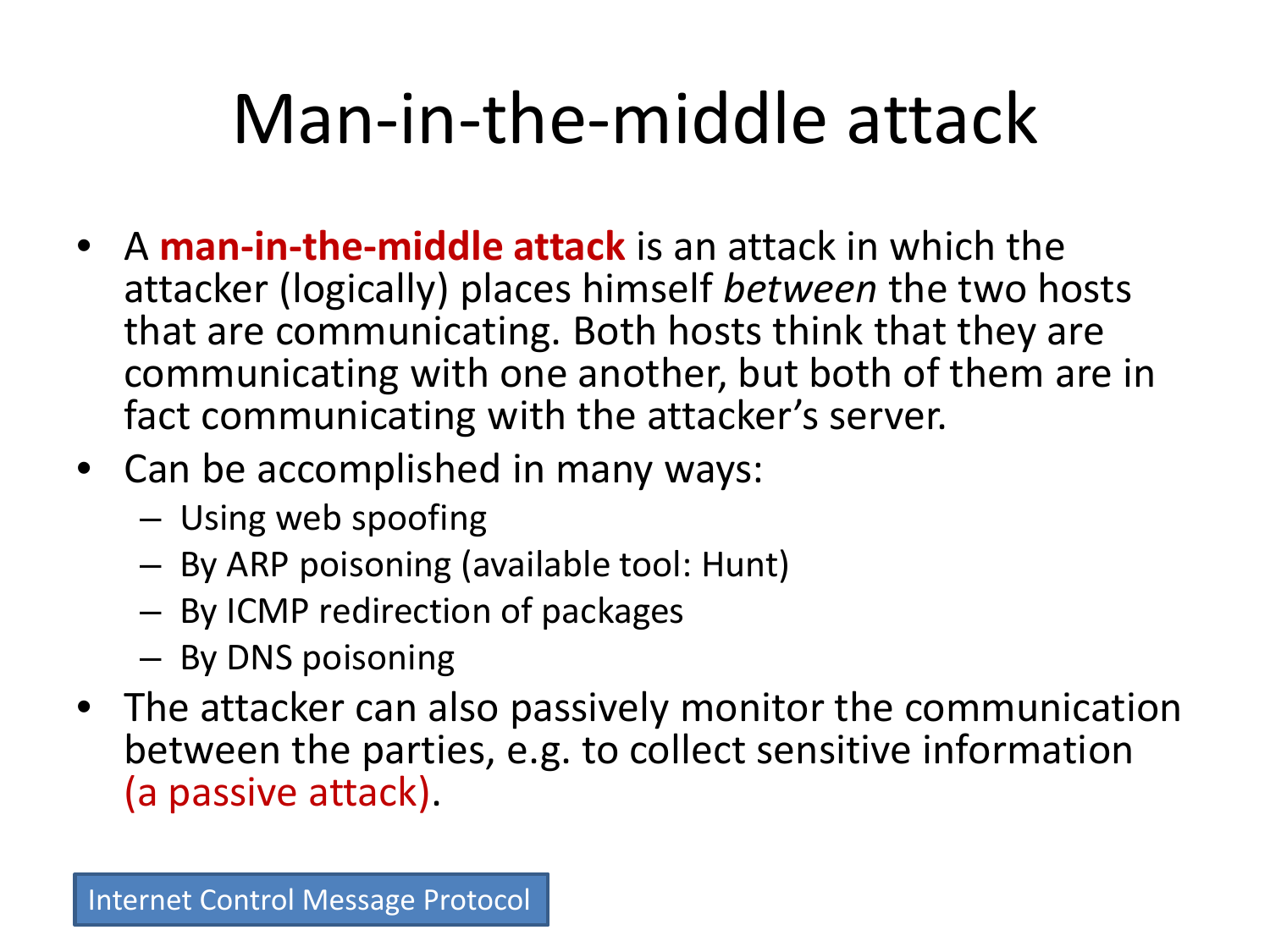## Kerberos Basics

- Kerberos is an **authentication** system (client  $\leftarrow$  > server)
- The original requirements were:
	- **Secure** (wrt eavesdropping not the weakest link)
	- **Reliable** (service should be available when needed)
	- **Transparent** (to the user)
	- **Scalable**
- The system is based on a secure Kerberos installation, where the account name and password are stored.
- Other nodes in the network may be insecure
- Password stored in Kerberos (not locally)
- Passwords are never sent over the network
- The authentication gives a basis for **authorizations**

Authentication separated from authorizations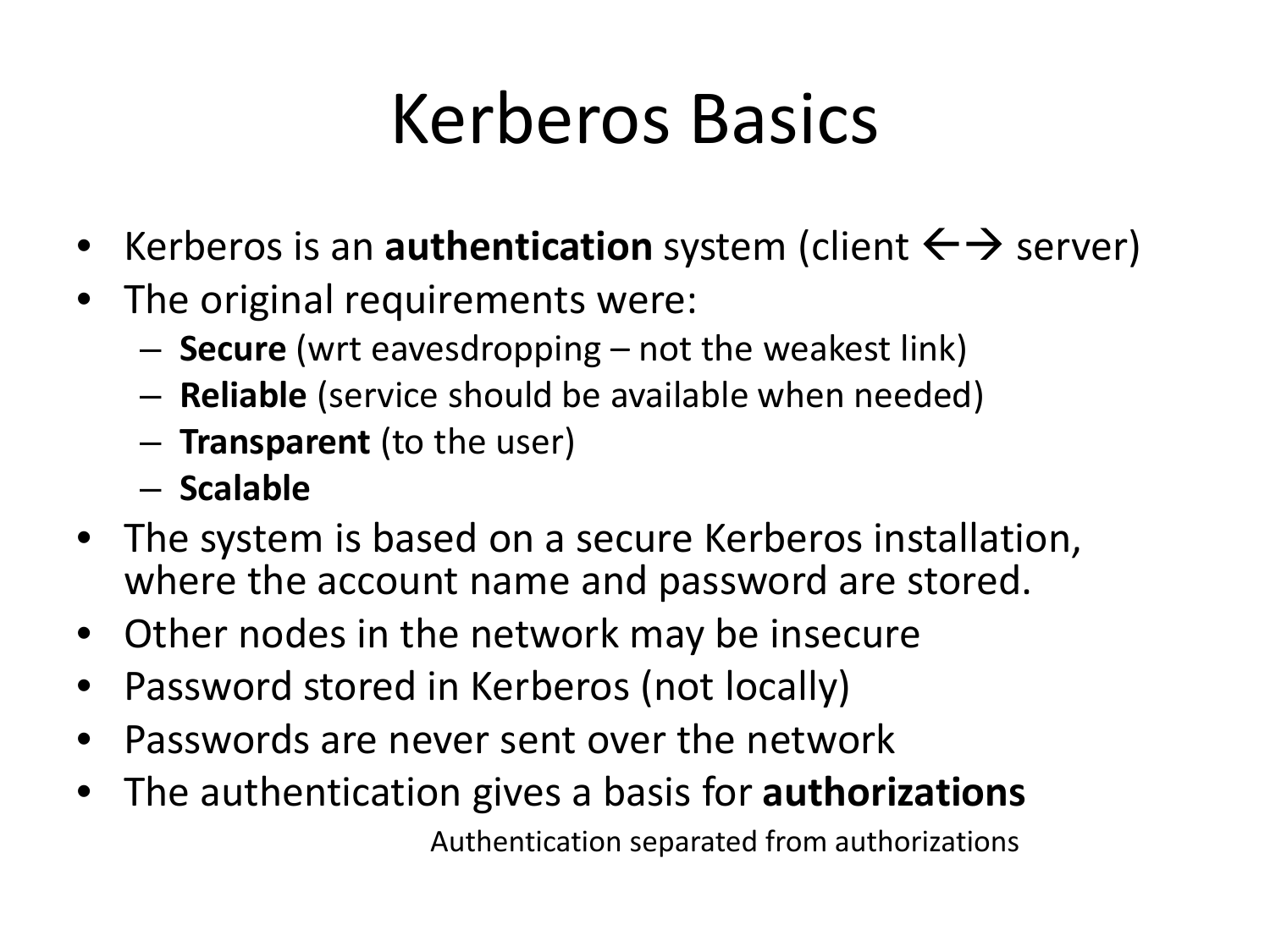## Kerberos Concepts

- **Ticket:** a token used by the user, so that his identity can be securely transferred to the server. It contains the necessary information needed for the user and server to be able to communicate (e.g. crypto keys). One ticket for each service is generated, often valid for hours.
- **Authenticator**: a one-time token showing that the user has the permission to use a service (one ticket per session, short lifetime  $\sim$ 5 min, to prove user's identity)
- **Session key**: a temporary key for the communication between the user and the service
- **Life time**: the lifetime of a ticket
- **Time stamp:** the time when the ticket was created
- **Nonce:** a random number, to prevent replay attacks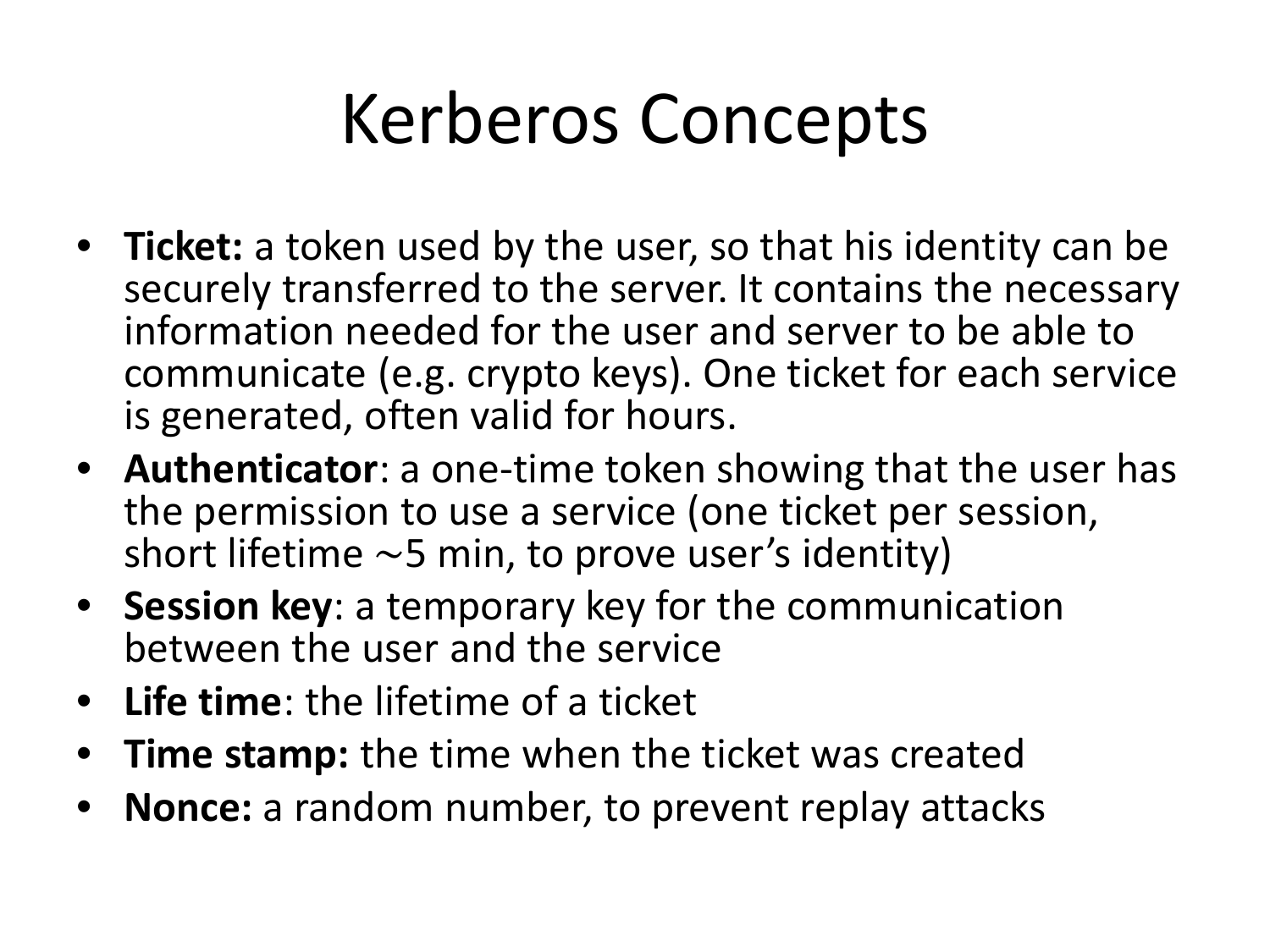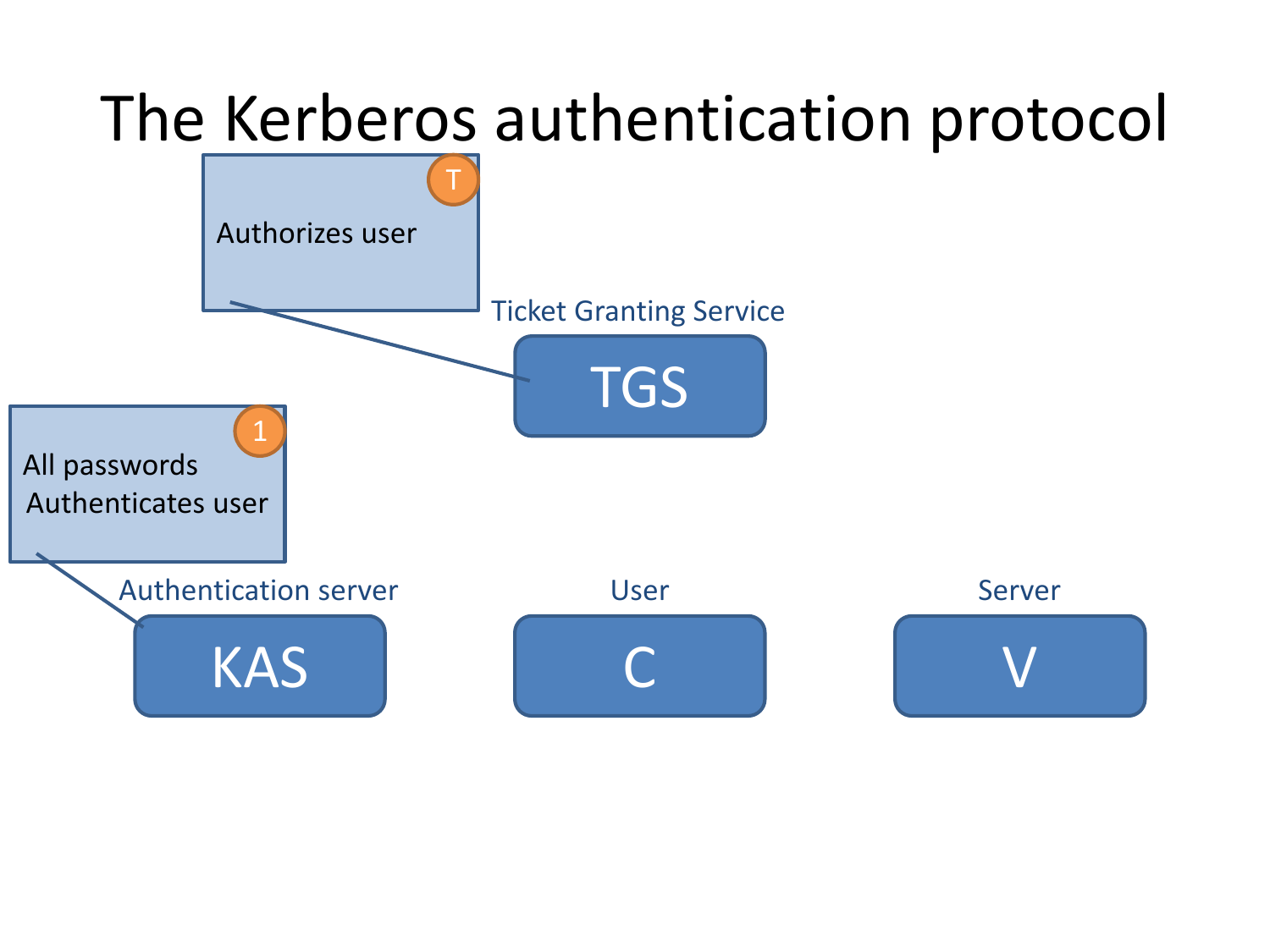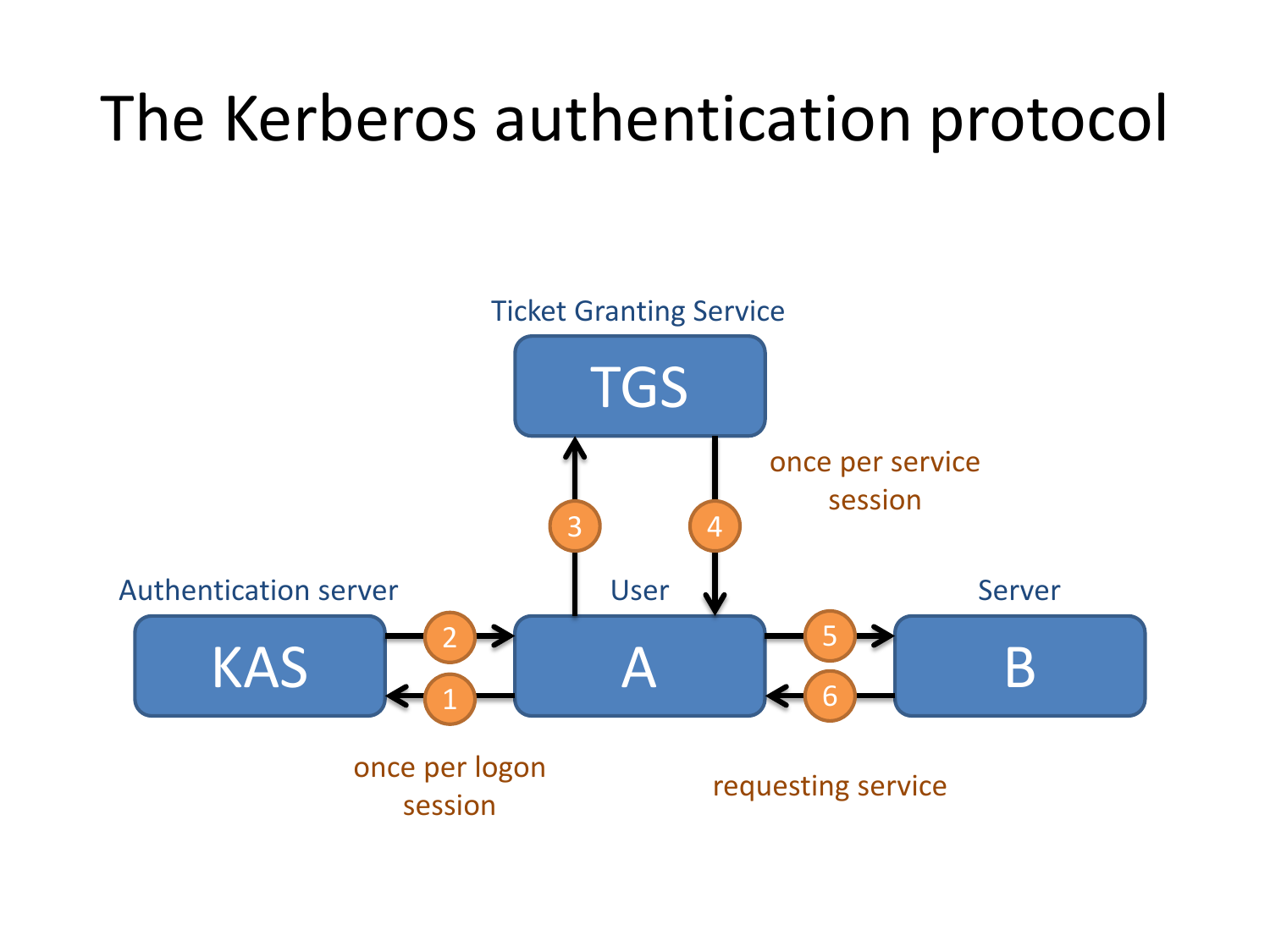#### Ticket Granting Service



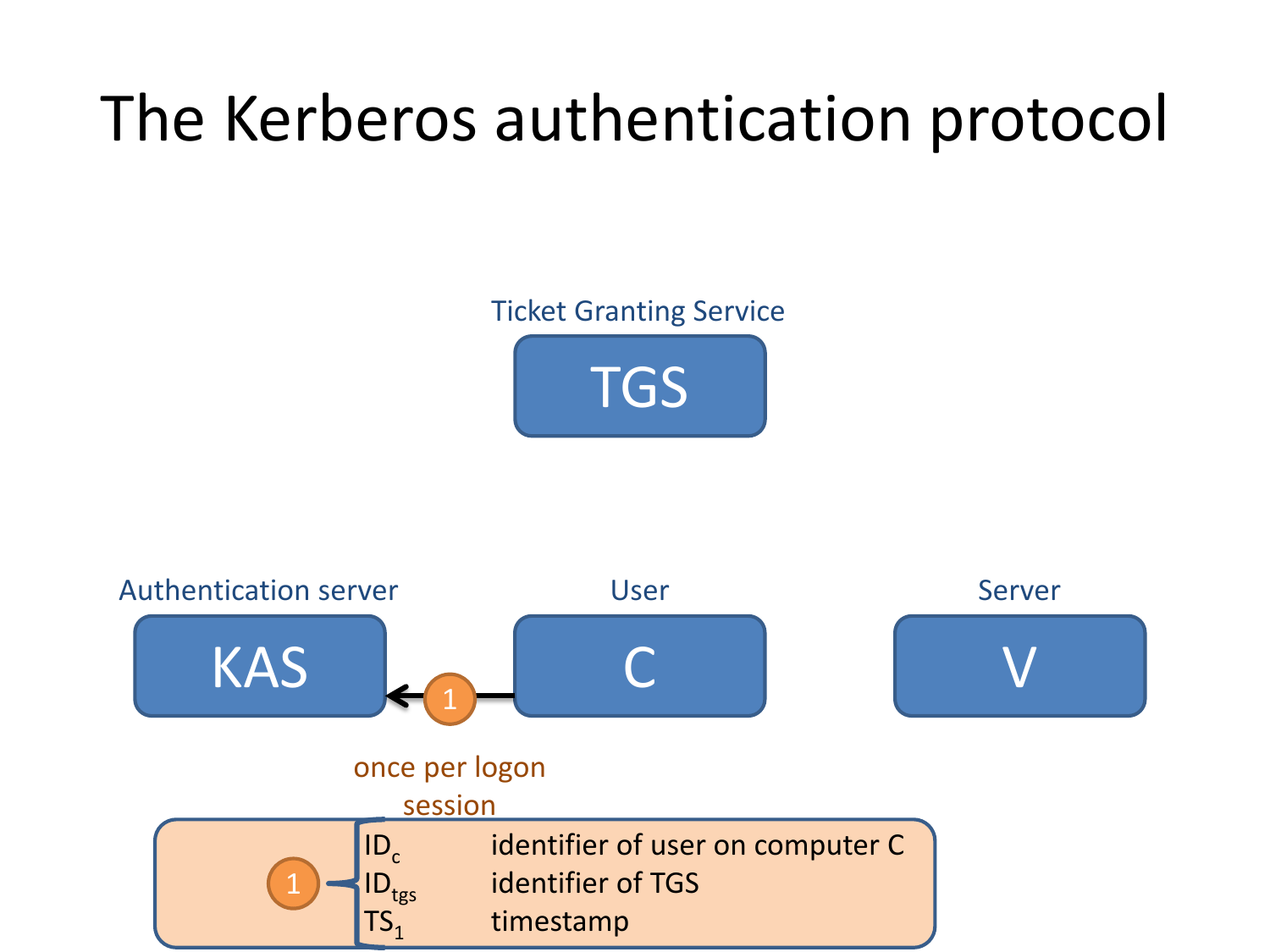#### Ticket Granting Service



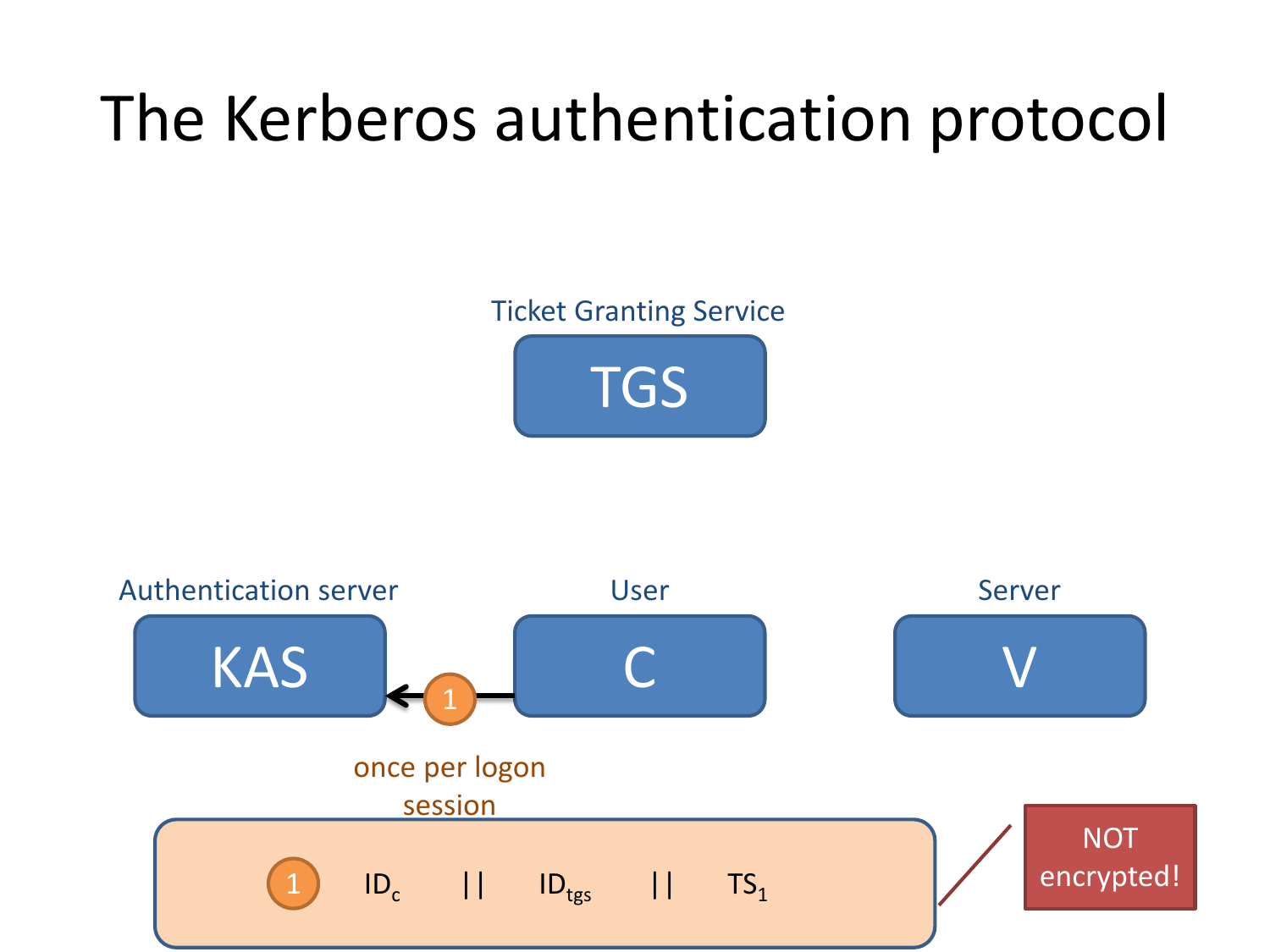

Encrypted with a key *shared* between KAS and TGS. User cannot change.



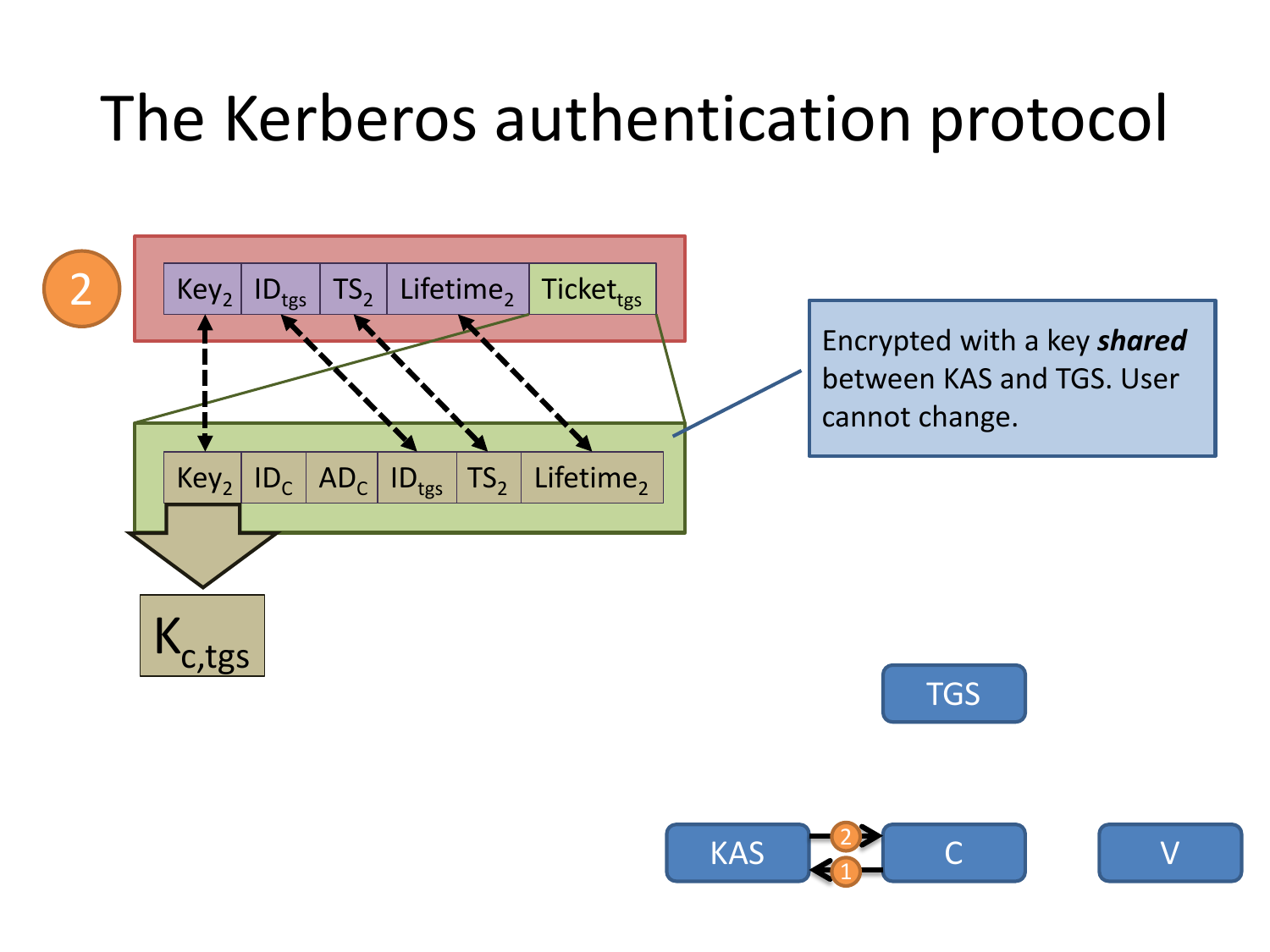